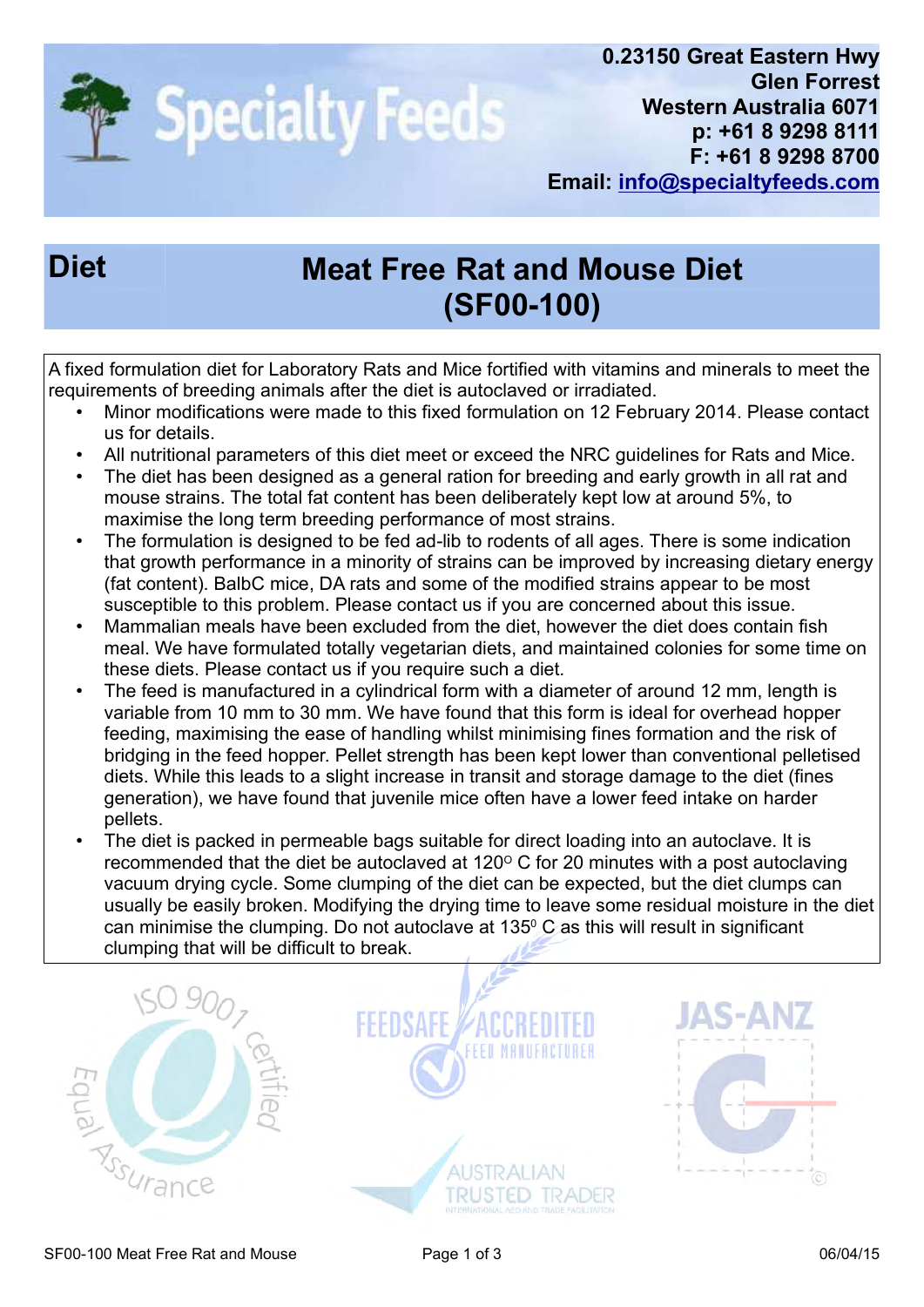| <b>Calculated Nutritional Parameters as Fed</b> |              |  |  |
|-------------------------------------------------|--------------|--|--|
| Protein                                         | 19.6%        |  |  |
| <b>Total Fat</b>                                | $4.4\%$      |  |  |
| Crude Fibre                                     | 4.6%         |  |  |
| <b>Acid Detergent Fibre</b>                     | 7.70%        |  |  |
| <b>Neutral Detergent Fibre</b>                  | 15.50%       |  |  |
| <b>Total Carbohydrate</b>                       | 59.30%       |  |  |
| Digestible Energy                               | 14.0 MJ / Kg |  |  |
| % Total Calculated Energy From<br>Protein       | 22.6%        |  |  |
| % Total Calculated Energy From<br>Lipids        | 11.1%        |  |  |

## **Ingredients**

A Fixed formula ration using the following ingredients:

Wheat, barley, Lupins, Soya meal, Fish meal, Mixed vegetable oils, Canola oil, Salt, Calcium carbonate, Dicalcium phosphate, Magnesium oxide, and a Vitamin and trace mineral premix.

| <b>Added Vitamins as Fed</b>     |              |  |  |
|----------------------------------|--------------|--|--|
| Vitamin A (Retinol)              | 10 000 IU/Kg |  |  |
| Vitamin D (Cholecalciferol)      | 2 000 IU/Kg  |  |  |
| Vitamin E (a Tocopherol acetate) | 100 mg/Kg    |  |  |
| Vitamin K (Menadione)            | 20 mg/Kg     |  |  |
| Vitamin B1 (Thiamine)            | 80 mg/Kg     |  |  |
| Vitamin B2 (Riboflavin)          | 30 mg/Kg     |  |  |
| Niacin (Nicotinic acid)          | 100 mg/Kg    |  |  |
| Vitamin B6 (Pryridoxine)         | 25 mg/Kg     |  |  |
| Calcium Pantothenate             | 50 mg/Kg     |  |  |
| <b>Biotin</b>                    | 300 ug/Kg    |  |  |
| <b>Folic Acid</b>                | $5.0$ mg/Kg  |  |  |
| Vitamin B12 (Cyancobalamin)      | 150 ug/Kg    |  |  |



## Diet Form and Features

- Cereal grain base diet. 12 mm diameter pellets.
- Pack size 10 and 20 Kg Bags.
- Diet suitable for irradiation, also suitable for autoclave.
- Lead time 2 weeks

| <b>Added Trace Minerals as Fed</b> |             |  |  |
|------------------------------------|-------------|--|--|
| Magnesium                          | 100 mg/Kg   |  |  |
| Iron                               | 70 mg/Kg    |  |  |
| Copper                             | 16 mg/Kg    |  |  |
| lodine                             | $0.5$ mg/Kg |  |  |
| Manganese                          | 70 mg/Kg    |  |  |
| Zinc                               | 60 mg/Kg    |  |  |
| Molybdenum                         | $0.5$ mg/Kg |  |  |
| Selenium                           | $0.1$ mg/Kg |  |  |

| <b>Calculated Amino Acids as Fed</b> |            |  |  |
|--------------------------------------|------------|--|--|
| Valine                               | 0.87%      |  |  |
| Leucine                              | 1.53%      |  |  |
| <b>Isoleucine</b>                    | 0.92%      |  |  |
| Threonine                            | 0.66%      |  |  |
| Methionine                           | 0.26%      |  |  |
| Cysteine                             | 0.34%      |  |  |
| Lysine                               | 0.84%      |  |  |
| Phenylalanine                        | 0.98%      |  |  |
| <b>Tyrosine</b>                      | 0.70%      |  |  |
| Tryptophan                           | 0.22%      |  |  |
| <b>Histidine</b>                     | 0.53%      |  |  |
| <b>Taurine</b>                       | 83.4 mg/Kg |  |  |



**TRUSTED TRADER**